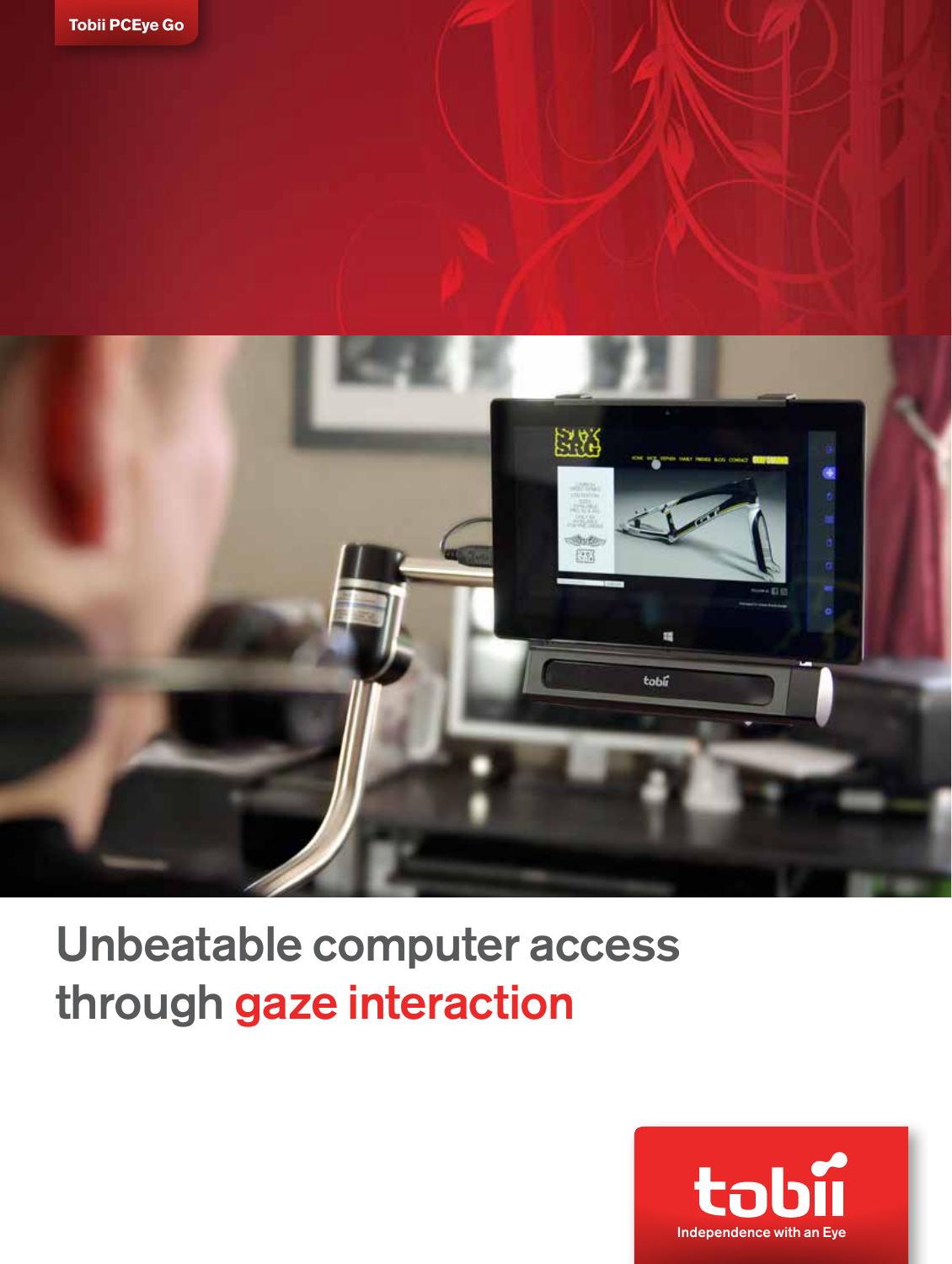### **Increased independence**

The Tobii PCEye provides the opportunity to interact with others, take control and to do what you want, when you want, without having to rely on others – things vital to living a healthy, happy and independent life. The Tobii PCEye can bring you:

Improved Social Interaction - With the Tobii PCEye, you can take advantage of all forms of communication. You can write emails to your friends and family, access social networking sites like Facebook and Twitter, and give friends and family

updates about yourself through a blog or a personal website. You can even use it to make phone calls.\*

Express yourself more easily and creatively - Artistic expression through eye control can be a healthy way to spend time, acquire new skills and promote creativity, all things that increase health and happiness.

Independent recreation - Taking part

in any type of recreation is a way to pass the time, have fun, learn, and stimulate your mind. Accessing a computer and the Internet through the Tobii PCEye is one

way to do it.

Control devices in your environment - You can take control of things like lights, telephones, TVs, DVD players, toys and more, allowing you to regain much of your freedom and independence.\*\*



### Easier on your neck and shoulders

- Using Gaze Interaction can be less straining on your neck and shoulders than using a head or traditional mouse or relying on ergonomic keyboards and switches.

Greater possibilities for returning to the workplace – Individuals with disabilities that inhibit the use of the hands or arms can remain in the workplace longer or even return to work using the Tobii PCEye, allowing for completely hands-free computing.

### **Unbeatable Computer Access**

The PCEye Go runs on standard tablets, desktops or laptops using Windows, allowing you to work hands-free with any application that is normally controlled by a regular computer mouse or through touch.

After installing the Tobii Gaze Interaction Software and a quick calibration, you are ready to surf the web, connect with friends online, play games, Skype, use environmental controls to turn on the lights or TV and even make spreadsheets and documents. Simply look at the tablet or computer screen to control it with the movemements of your eye; select by blinking, dwelling, using a switch or our unique zoom click functionality.

**User interface providing relaxed, precise and faster computer access** Accompanying the Tobii PCEye is the Tobii Gaze Interaction Software, which eliminates the need for a physical mouse, switch or keyboard. The software has two components, Mouse Emulation, which replaces the traditional mouse cursor with the user's gaze, and the award winning Gaze Selection.

High precision and accuracy - The Tobii PCEye allows you to hit even the smallest targets on the screen, almost with pixel precision, again and again.

Gaze Selection makes it possible to control your desktop, tablet, or any other application, through an intuitive two-step process that reduces the risk of unwanted clicks. With Gaze Selection you can enjoy:

**If** i cannot tell you how much joy, how **much laughter, how much independence this has given me. It seriously changed my life.**

More relaxed computer access – With Gaze Selection there is no floating mouse pointer to distract your eyes, like with most competing systems, which often leads to accidental clicks. With the two-step process of Gaze Selection, clicks are made intentionally and navigation is more intuitive, creating the most relaxed and natural computing environment.



## Unbeatable computer access through gaze interaction

The Tobii PCEye is a peripheral eye tracker that enhances computer accessibility with the speed, power and accuracy of gaze interaction.

Ability to hit smaller targets – Gaze Selection incorporates a unique zoom functionality that gives a virtually pixelprecise control of where you point, click and drag. This pixel precision allows you to use software applications that have not been specifically designed for gaze control, enabling full computer access that was previously only available with a traditional mouse.

Faster computer access – For users not able to operate a standard keyboard and mouse, eye gaze is simply the fastest way to use your computer. And unique only to Tobii gaze interaction you efficiently access all of the functions of your computer with fewer mistakes and clicks, and at high speed.

Integrated keyboard – Use the built in key-board to write shorter texts or to enter a web address.

A solution for augmented and alternative communication - Should you need dedicated, augmented and alternative communication software, you can run Tobii Communicator and Tobii Sono Key. These powerful software packages provide many options for more assisted communication, computer access and environmental control.

### **Brains** and **Beauty**

A lot of attention has been given to the look and feel of the Tobii PCEye. Its sleek, contemporary design allows it to discretely blend in with modern desktops and laptops, without drawing any attention away from you or what you want to accomplish or say, but

good looks is not all.

Advanced patented algorithms, filtering and high quality components, to name a few, make Tobii eye trackers extremely accurate, precise and robust. The PCEye is one of the most competent computer access solutions available.

More specifically, the Tobii PCEye gives you:

Large Trackbox – The trackbox, the imaginary volume within which you can move your head, is among the largest on the market and gives you the freedom to sit or lie down comfortably with maintained eye tracking performance.

Head movement compensation – Move freely within the trackbox while maintaining superior precision and accuracy. Should you move outside of the trackbox, the Tobii PCEye will quickly find your eyes again and continue to track them.

Superior Trackability – Provides better tracking results for more people than any other system, regardless of most lighting conditions, eye color, or if you are wearing contacts or glasses.

Stephen Murray